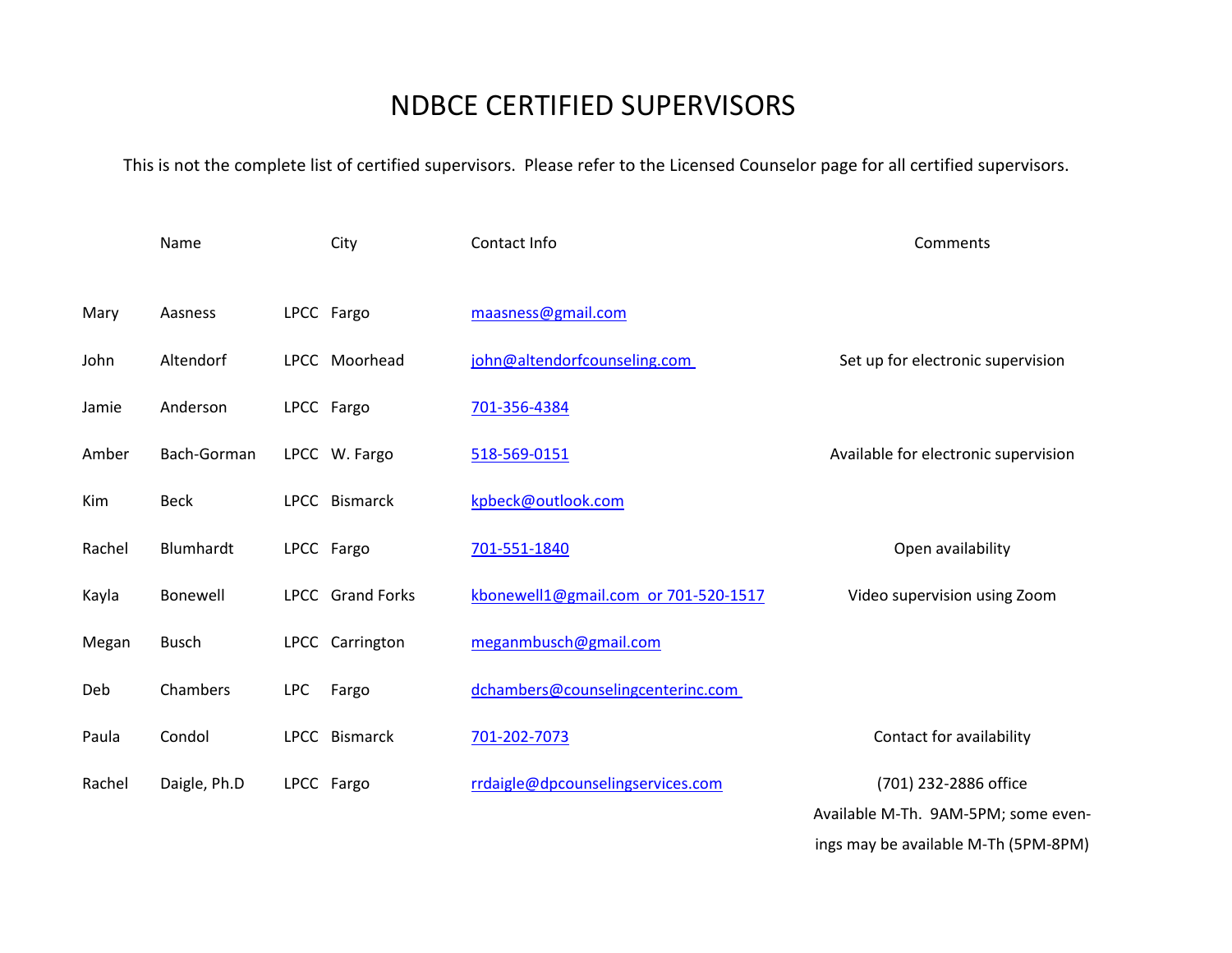## Specializing in Counselor Ed/Supervision

| Joely        | Davidson |            | LPCC Fargo              | jdavidson@chrysalispc.com |                                         |
|--------------|----------|------------|-------------------------|---------------------------|-----------------------------------------|
| Deb          | Davis    |            | LPCC Grand Forks        | ddavis4358@gmail.com      | Flexible schedule                       |
| Teresa       | DeMers   | <b>LPC</b> | Fargo                   | teresa.demers@ndsu.edu    |                                         |
|              |          |            |                         |                           |                                         |
| Amanda       | Frank    |            | LPCC Mandan             | A frank 05@hotmail.com    | Friday's noon to 5pm - limited evenings |
|              |          |            |                         | text: 701-885-2177        | during the week - specialize in adults  |
|              |          |            |                         |                           | and adolescents                         |
| Kimberly     | Fritel   |            | LPCC Fargo/Moorhead     | kimberlyfritel@gmail.com  |                                         |
| Corey        | Gorder   |            | LPCC Bottineau          | 701-201-0076              | Call to discuss options                 |
| Lynn         | Halmrast |            | LPCC Fargo/Moorhead     | lynnhalmrast@gmail.com    | Between 8am-5pm preferred               |
| <b>Tracy</b> | Hansen   |            | LPCC Fargo/Moorhead     | tracy@hansenhearts.com    |                                         |
| Patrick      | Hart     |            | <b>LPCC</b> Grand Forks | patrick@hart2heart.org    |                                         |
| Lori         | Hellman  |            | LPCC Bismarck           | loryl_1999@yahoo.com      | Currently unavailable                   |
|              |          |            |                         |                           |                                         |
| Christina    | Hemmer   |            | LPCC Fargo              | c.hemmer@outlook.com      | Distance supervision via Zoom, prefer   |
|              |          |            |                         |                           | evenings and lunch hours, preference    |
|              |          |            |                         |                           | for counselors working with children,   |
|              |          |            |                         |                           | adolescents and families                |
| Lisa         | Holter   |            | LPCC Moorhead           | Imholter@umary.edu        |                                         |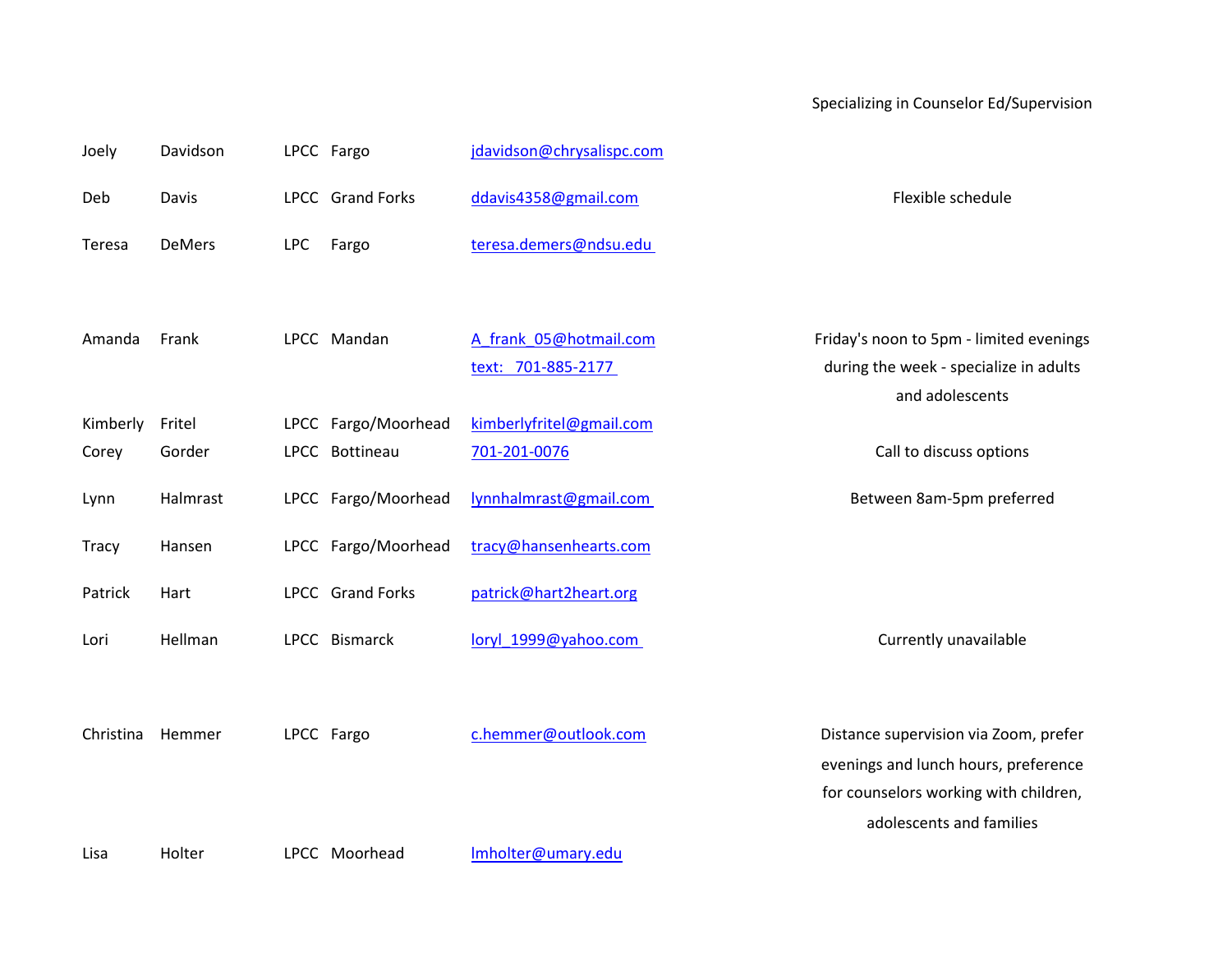| Joanne      | Jandro         |            | LPCC Fargo          |                           | Unavailable at this time                    |
|-------------|----------------|------------|---------------------|---------------------------|---------------------------------------------|
| Georgia     | Johnson        |            | LPCC Fargo          | imlstning04@yahoo.com     |                                             |
| Jamie       | Johnson        |            | LPCC Fargo          | jejohnson739@gmail.com    | Available evenings, Friday's,               |
|             |                |            |                     | 218-849-9383              | and weekends only.                          |
| Jenna       | Johnson        |            | LPCC Bismarck       | Jenna.c.hoffert@gmail.com |                                             |
| Laura       | Johnson        |            | LPCC Fargo          | 314-882-0790              |                                             |
| Stacey      | Berger Johnson |            | LPCC Minot          | 701-833-1246              | stacey@sunrisecoun.com                      |
| <b>Tess</b> | Johnson        |            | LPCC Dickinson      | johnsontessr@gmail.com    | Flexible, option for electronic supervision |
| Angela      | Kaiser         |            | LPCC E. Grand Forks | 218-779-8832              | M-F days - leave message                    |
| Kimberly    | Kapp           |            | LPCC Jamestown      | 701-659-0399              |                                             |
| Erin        | Klingenberg    |            | LPCC Valley City    | erin.klingenberg@vcsu.edu | 701-845-7424                                |
| Theresa     | Knudson        |            | LPCC Grand Forks    | theresa.rerick@gmail.com  |                                             |
| Dennis      | Larkin         |            | LPCC Bismarck       | lynden lahkin@hotmail.com | Tuesday and Thursday evenings;              |
|             |                |            |                     |                           | Tuesday, Thursday, Friday afternoons;       |
|             |                |            |                     |                           | Friday mornings                             |
| Claire      | Lawrance       | <b>LPC</b> | Williston           | lawrance.claire@gmail.com | Experience with acute trauma, substance     |
| Andrea      | Martin         |            | LPCC Bismarck       | andrea@soulsurvivor.biz   | Currently unavailable                       |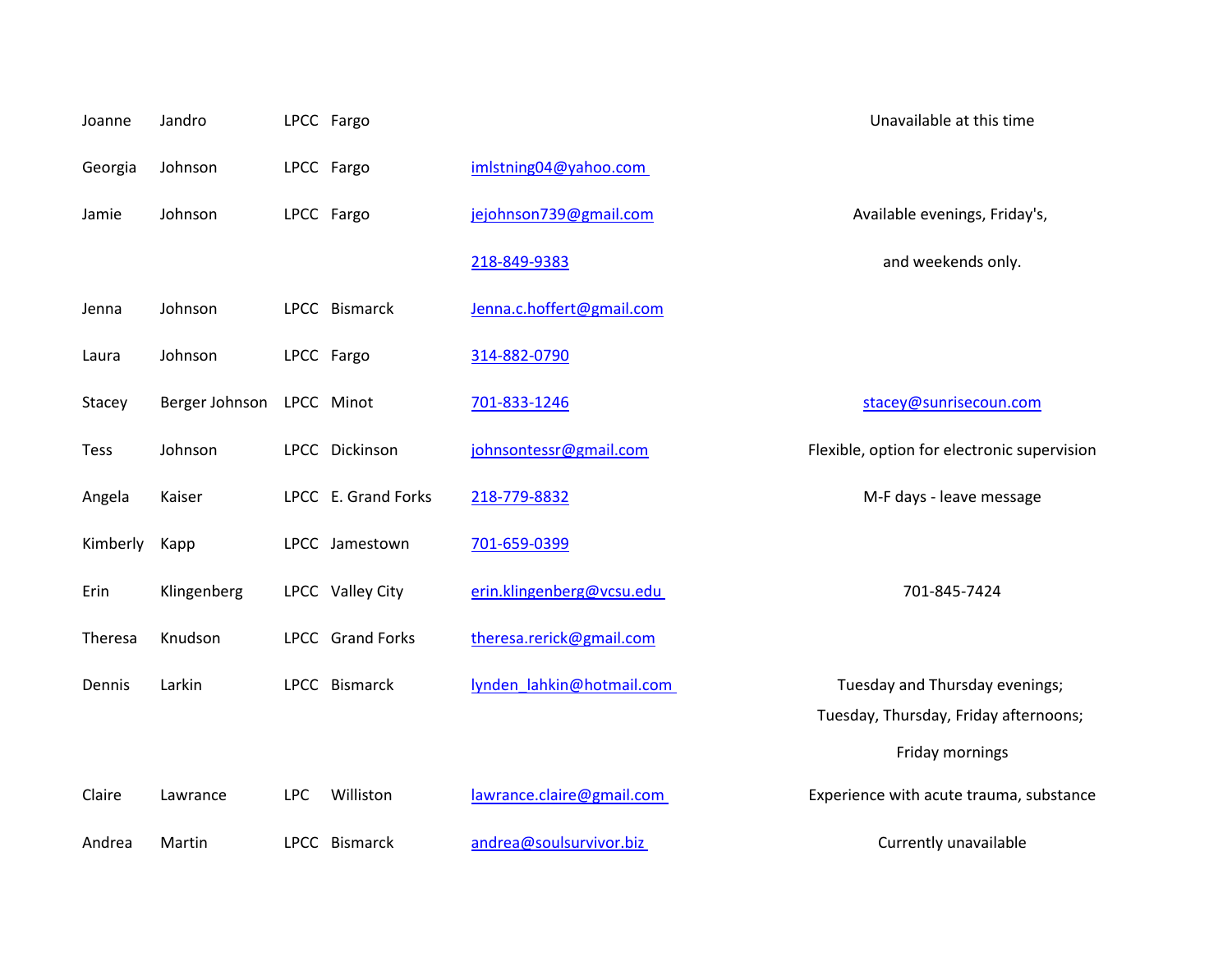| Kelly          | Mattis      |            | LPCC Jamestown      | kmattis@nd.gov or 701-590-9592       | Limited Availability                     |
|----------------|-------------|------------|---------------------|--------------------------------------|------------------------------------------|
| <b>Becky</b>   | McConnachie |            | LPCC Bismarck       | bmcconna@bis.midco.net               | 701-333-8363                             |
| Carolyn        | Meske       |            | LPCC Fargo/Moorhead | carolynmeske@solutionsinpractice.org | Prefer early mornings but flexible.      |
|                |             |            |                     | 701-412-2973                         | Remote available.                        |
| Paul           | Millner     |            | LPCC Bismarck       | pmillner@gmail.com                   | Group only at this time                  |
| Angell         | Naslund     |            | LPCC Fargo          | angell@naslundcounselingservices.com | flexible scheduling and distance options |
| Melanie        | Neumann     |            | LPCC Grand Forks    | melanieneumann12@gmail.com           | Tues and Th evenings - weekends          |
| Robert         | Nielsen     |            | LPCC West Fargo     | robert.nielsen@ndus.edu              | Flexible scheduling. Text: 701-361-4176  |
| <b>Bridgit</b> | Pankonin    | <b>LPC</b> | Dent, MN            | 218-340-3839                         |                                          |
| John           | Perez       |            | LPCC West Fargo     | 210-602-5859                         | Limited Availability                     |
| Jamie          | Pfeifer     |            | LPCC Fargo          | james@40pfeifer.com                  |                                          |
| Vince          | Plummer     |            | LPCC Wahpeton       | Vince.Plummer@ndscs.edu              | Currently unavailable                    |
| Kelly          | Readel      |            | LPCC W. Fargo       | kd174@hotmail.com                    | Flexible Scheduling. Text: 701-265-2570  |
| Natalie        | Reiter      |            | LPCC Fargo          | natalie.reiter@ndsu.edu              | Set up for distance supervision          |
| Katie          | Renner      |            | LPCC Hawley         | krenner@fraserltd.org                | Videoconferencing available              |
|                |             |            |                     |                                      | Has DCC Credential                       |
| Karla          | Richter     | <b>LPC</b> | Fargo               | Karlarichter12@yahoo.com             | 701-799-3710                             |